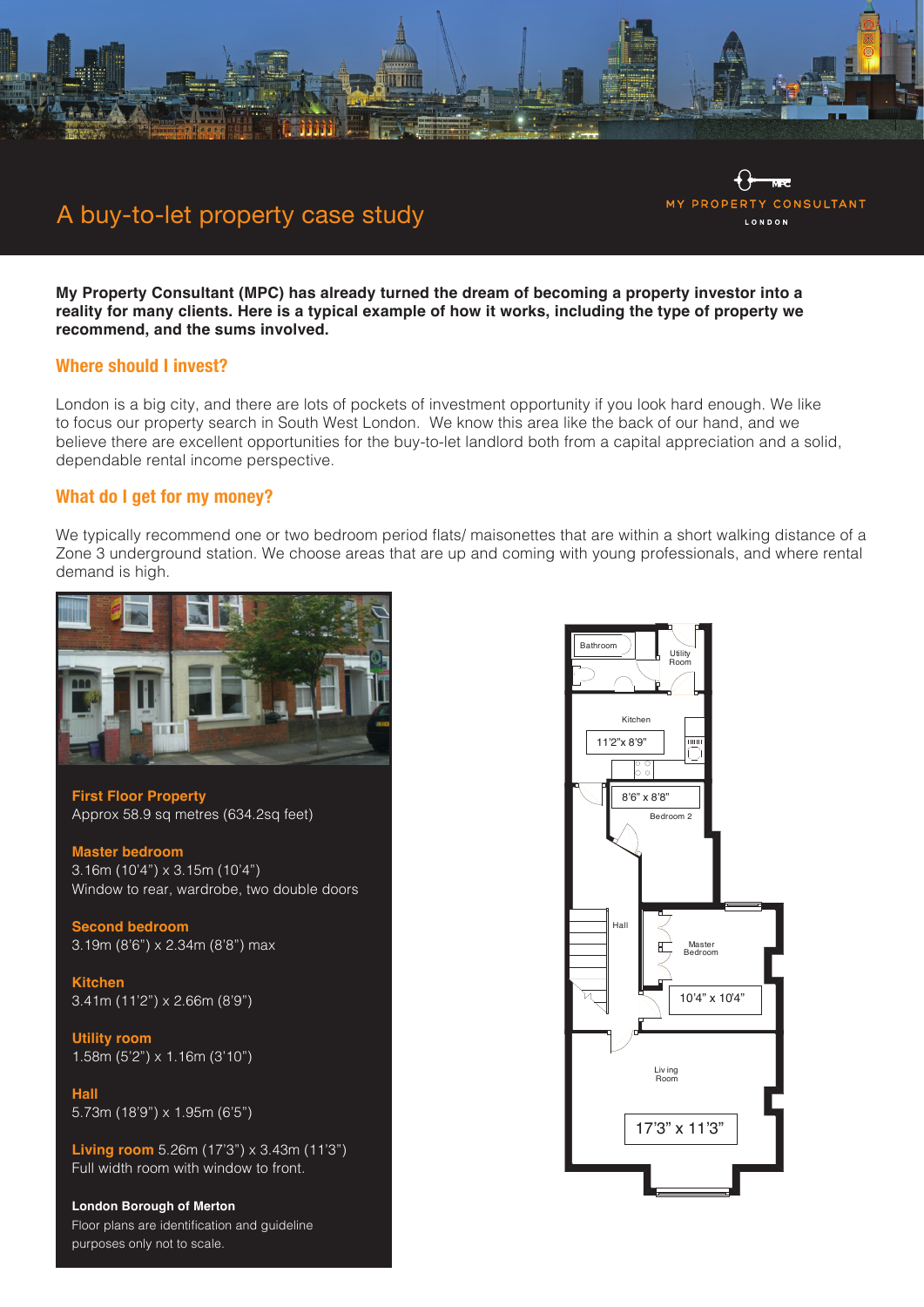# **How do I finance the investment?**

Most of our clients invest in their buy-to-let by remortgaging an existing property, removing some of the equity, and using it as a deposit on their investment property. Here is an example:

## **Remortgaging your current property**

|                             | <b>Now</b>       | <b>After remortgaging</b> |
|-----------------------------|------------------|---------------------------|
| Value of property           | £500,000         | £500,000                  |
| Amount borrowed on mortgage | £140,000         | £270,000                  |
| Loan To Value               | 28%              | 54%                       |
| Repayments per month*       | £1,281 $(3.75%)$ | £1,211 $(2.5%)$           |

\*It is common to reduce payments on your mortgage, even when you take equity out of the property as interest rates are currently at an all time low. For other clients, remortgaging may increase mortgage payments, so the rental income from the new property must be able to cover this.

By remortgaging their existing property, our client released £130,000 to put towards their investment property. This is used to cover a deposit, and all associated fees and costs:

| New Property                               |          |
|--------------------------------------------|----------|
| Value of property                          | £400,000 |
| Amount borrowed on mortgage                | £300,000 |
| Deposit                                    | £100,000 |
| Stamp duty                                 | £10,000  |
| <b>MPC Fees</b>                            | £9,600   |
| Legal Fees                                 | £1,000   |
| Finance fees                               | £3,225   |
| Furniture (if required)                    | £2,500   |
| Professional clean (for first tenant only) | £150     |
| Mortgage arrangement fee                   | £2,000   |
| <b>Total needed</b>                        | £128,475 |

# **How will the ongoing costs work?**

This client bought a two-bedroom maisonette for £400,000, which typically achieves £1,400 per month. Their objective was to achieve good capital appreciation, while ensuring that the rental income covers all expenses. In this example, our client makes a monthly profit of £312, which they hold in a savings plan to cover any unexpected expenses.

|                                         | <b>PCM</b> | Per annum |
|-----------------------------------------|------------|-----------|
| Rent                                    | £1,400     | £16,800   |
| Mortgage repayment at 3.19%             | £797.50    | £9,570    |
| <b>Profit before expenses</b>           | £602.50    | £7,230    |
|                                         |            |           |
| MPC managed service 12% plus VAT        | £201.60    | £2,419.20 |
| Buildings Insurance/maintenance charges | £80        | £960      |
| <b>Ground Rent</b>                      | £4.16      | £50       |
| Gas safety certificate                  | £3.75      | £45       |
| Net profit                              | £312.99    | £3,755.80 |